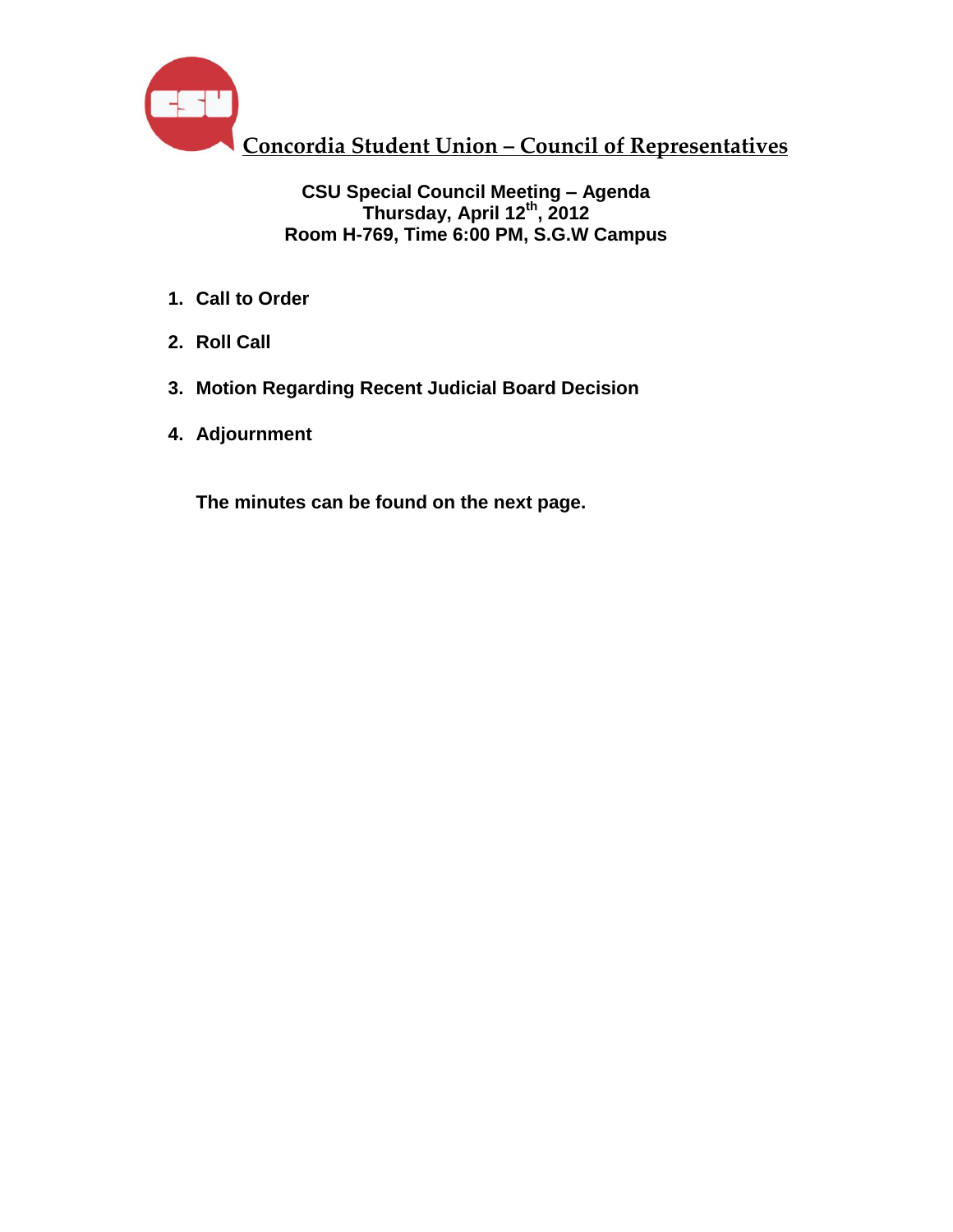

### **CSU Special Council meeting Thursday, April 12th , 2012 – 6:00 PM**

**1. Call to Order**

The meeting has been called to order at 6:14 PM

**Chair:** Melissa Wheeler cannot be here, we need to appoint a interim secretary.

**Renee:** Motion to appoint Andy as interim secretary Seconded by Lina

**Vote:** Motion Passes Unanimously.

**2. Roll Call**

Executives:

Lex Gill Chad Walcott Morgan Pudwell Laura Glover Gonzo Nieto Hasan Cheikzan Jordan Lindsay Melissa Fuller

Councillors:

Michaela Manson Melanie Hotchkiss Lina Saigol Nadine Atallah Ali Moenck Simon-Pierre Lauzon Irmak Bahar Museb Abu-Thuraia April Underwood Iain-Meyer Macaulay Emran Ghasemi Cameron Monagle Renee Tousignant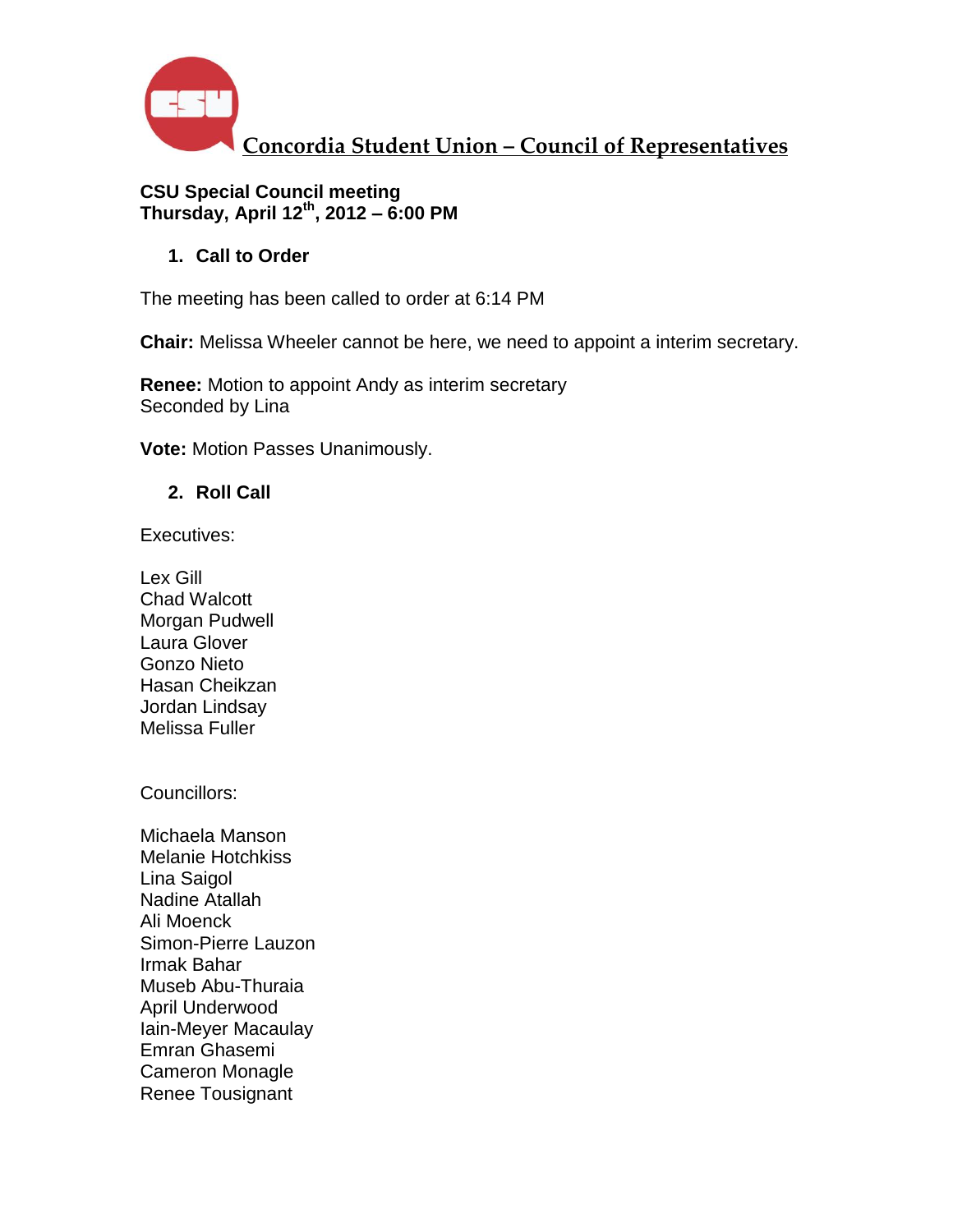

Kyle Mcloughlin Omar Abdullahi

### **3. Motion Regarding Judicial Board Decision**

**Ali:** Introduces motion:

WHEREAS the "A Better Concordia" affiliation filed an appeal to the judicial board on March 11th, 2012 regarding the eligibility of Schubert Laforest and Lucia Gallardo during the 2012 CSU elections.

WHEREAS the decision rendered by Judicial Board was based on Standing Regulation 231 (d), which addresses the disqualification of candidates during an election.

WHEREAS the Judicial Board should have rendered a decision on whether or not Schubert Laforest and Lucia Gallardo were eligible at the beginning of the nomination period in accordance with Standing Regulations 133 and 138.

WHEREAS the Judicial Board is bound to enforce Bylaws and Standing Regulations

WHEREAS this decision does not conform to the logic of the Standing Regulations and the bylaws -- specifically Standing Regulations 133, 138, and the definition of membership in Bylaw 3.1 -- and is therefore ill-founded in fact and law.

BE IT RESOLVED THAT council overturn the decision of the Judicial Board rendered on the case, on the basis that the decision was manifestly unreasonable based on procedure.

### **Seconded by April**

**Ali:** JB answered question of whether Schubert and Lucia were disqualified fairly, they should have answered if they were eligible to run.

**April:** Should of checked if they are eligible to run based on Standing Regulation. CEO checked on two days for status. During JB decision they said that CEO failed to provide sufficient evidence. Burden of proof shouldn't fall on CEO, it should be on plaintiff to prove they are.

**Chair:** The JB submitted a statement regarding this case, it is then read out to council.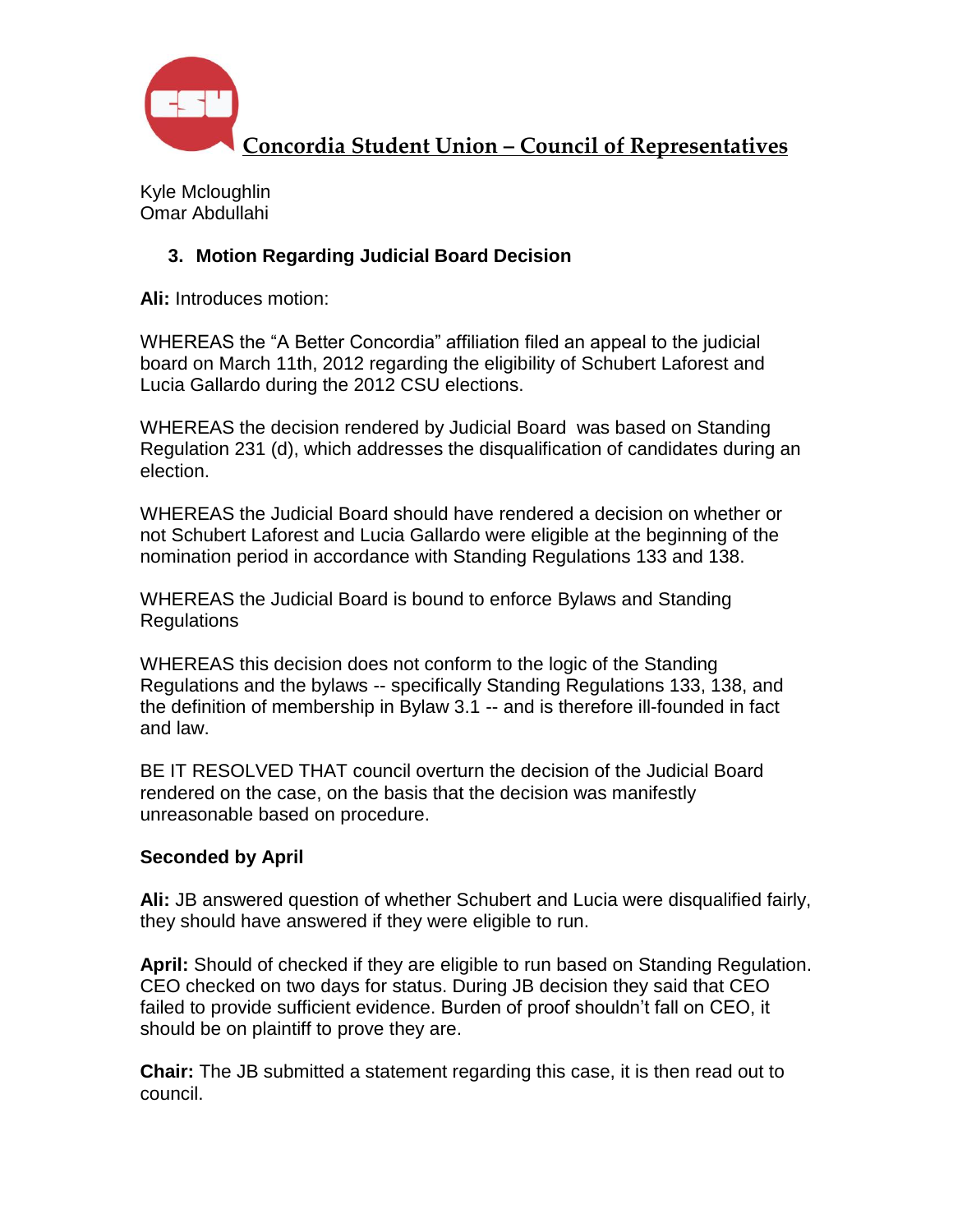

**Nadine:** Only instances to appeal JB, and unmanifestly unreasonable. Their statement is not unmen. Unreasonable. Both issues were addressed and they couldn't rule on ineligibility b/c of evidence. Just because we disagree with a ruling doesn't mean that we can overturn it.

**Michaela:** Mr.Chair could you please clarify the definition of a conflict of interest.

**Chair:** clarifies that only a person can decide what a conflict of interest is. Nothing in standing regs that can be enforced regarding them.

**April:** to clarify, they are saying that JB ruled for the wrong moment in time. This is procedural, not about the candidates in question. Response from JB didn't address that they answered the wrong question. They should have answered for the beginning of the nomination period and not campaign period. Ismail received notice that they weren't students on March  $5<sup>th</sup>$  and  $7<sup>th</sup>$ , it is reasonable to assume that this is correct.

**Nadine:** That we are deciding if it is manifestly unreasonable, not on the particulars of the case.

**Rami, student at large:** Councillors need to take into account that they are representatives of students and therefore should make sure it is in the best interest of CSU. Question of if they would have commented if they didn't get elected.

**Michaela:** Question of motivation of those who are making commentary of character of council.

**Chair:** Wants questions of character to be dealt with outside of the room.

**Simon-Pierre:** CEO cannot verify status of student during nomination period. CEO is to follow the rules. If the bylaws have a certain period of time to verify nomination, than it is a subjective judgement call. JB decision was reasonable because they respected the bylaws.

**Chuck:** Council can elect someone from Council. Assuming the appeal of councillors go through, than they can elect a president or vice president at council. Lots of decisions that jb could have made that would have allowed them to run and not broken bylaws.

**Irmak:** Council overruling JB would question for further cases. In Quebec Companies Act Council has to have final say, but they have to be careful on how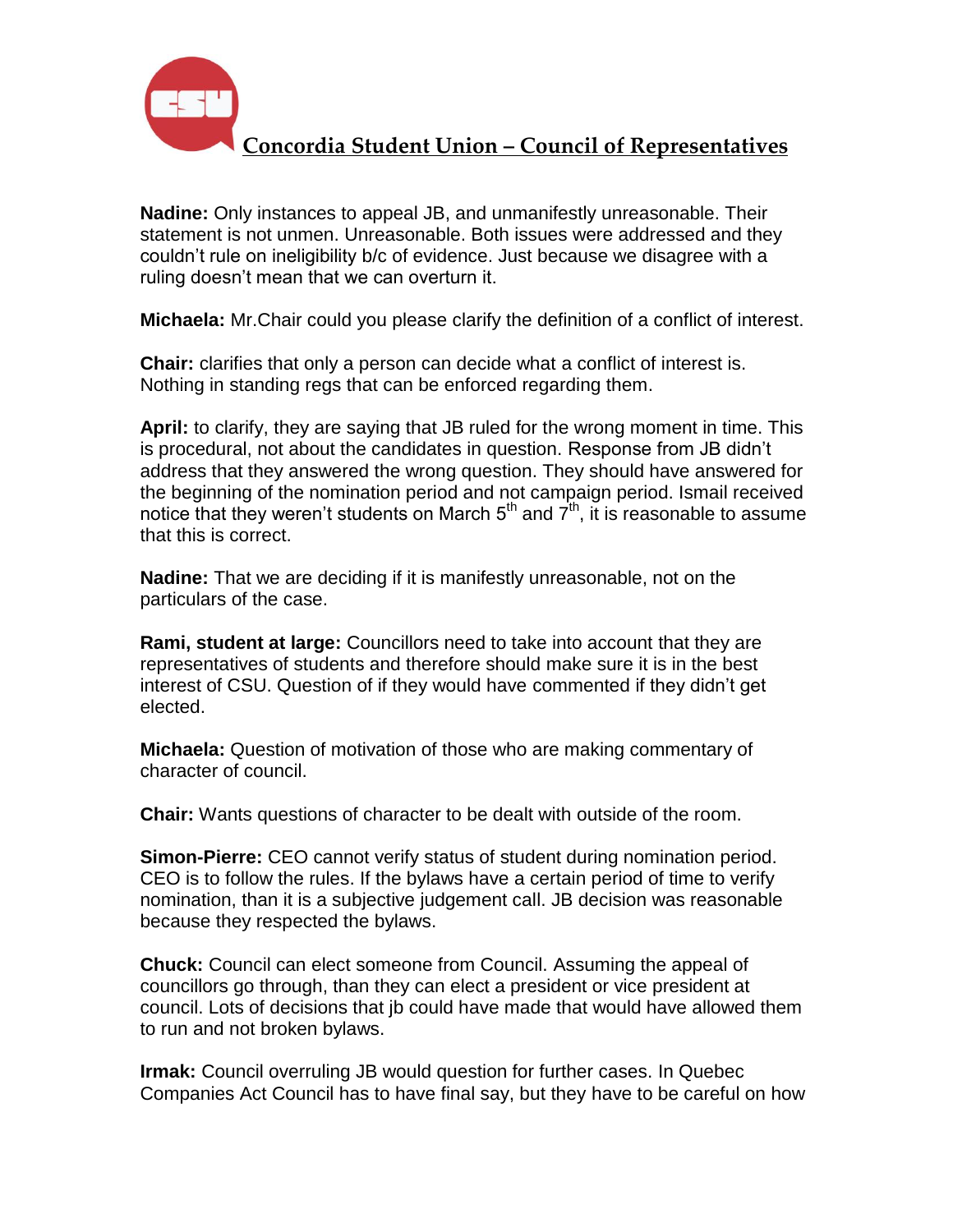

to do this. This bylaw exists that we don't have outside parties coming to Concordia and steer union in a different direction. Understands that both are students, so why are we caught on procedure? If you agree that JB is legitimate that I don't understand why we are hung up on procedure. Could have had an official complaint that doesn't require JB to overturn decision or change bylaws.

**Ali:** Decision is unreasonable because JB received evidence that the plaintiffs were students, but that wasn't in report. It was based on hearsay. Evidence is not referenced in decision of JB. As a member of council she needs to be privy to evidence. JB did not express the evidence.

**Iain:** Concerned with idea that CEO may not have honoured the timeframe to do this. The returning of information from the Dean of Students, and coming in a letter, how is that not valid evidence.

**AJ West:** Procedurally, the JB answered whether they should be disqualified on a wording situation. Procedure is the only thing we got. Just because JB didn't show how they weren't valid, doesn't mean that it wasn't valid. Have to show that they are legitimately elected. Councillors should overturn the decision so the JB can bring a legitimate ruling.

**Irmak:** What is the process to overturn the ruling?

**Chair:** Case cannot be sent back to JB because they cannot accept an appeal of their own appeal.

**Lex:** Legally the positions would be vacant until appointed by council.

**Emran:** Concern that we are representing students. What are the other side effects? We already have low turnout. By going against we are not respecting the point of view of students.

**Cameron:** Question is if decision is manifestly unreasonable. Parties should refrain from changing the argument. Question was whether they were eligible to run, not around disqualification. To answer the wrong question is unreasonable.

**April:** Cameron is correct that the issue is they addressed the wrong issue and the burden of proof was put on the wrong party. Didn't send out appeal before because the decision was not sent out immediately. They are speaking for any student in the future.

**Schubert, President-Elect:** Were not sure what was going on. When they wrote the case they addressed both issues. He cited standing regulations on both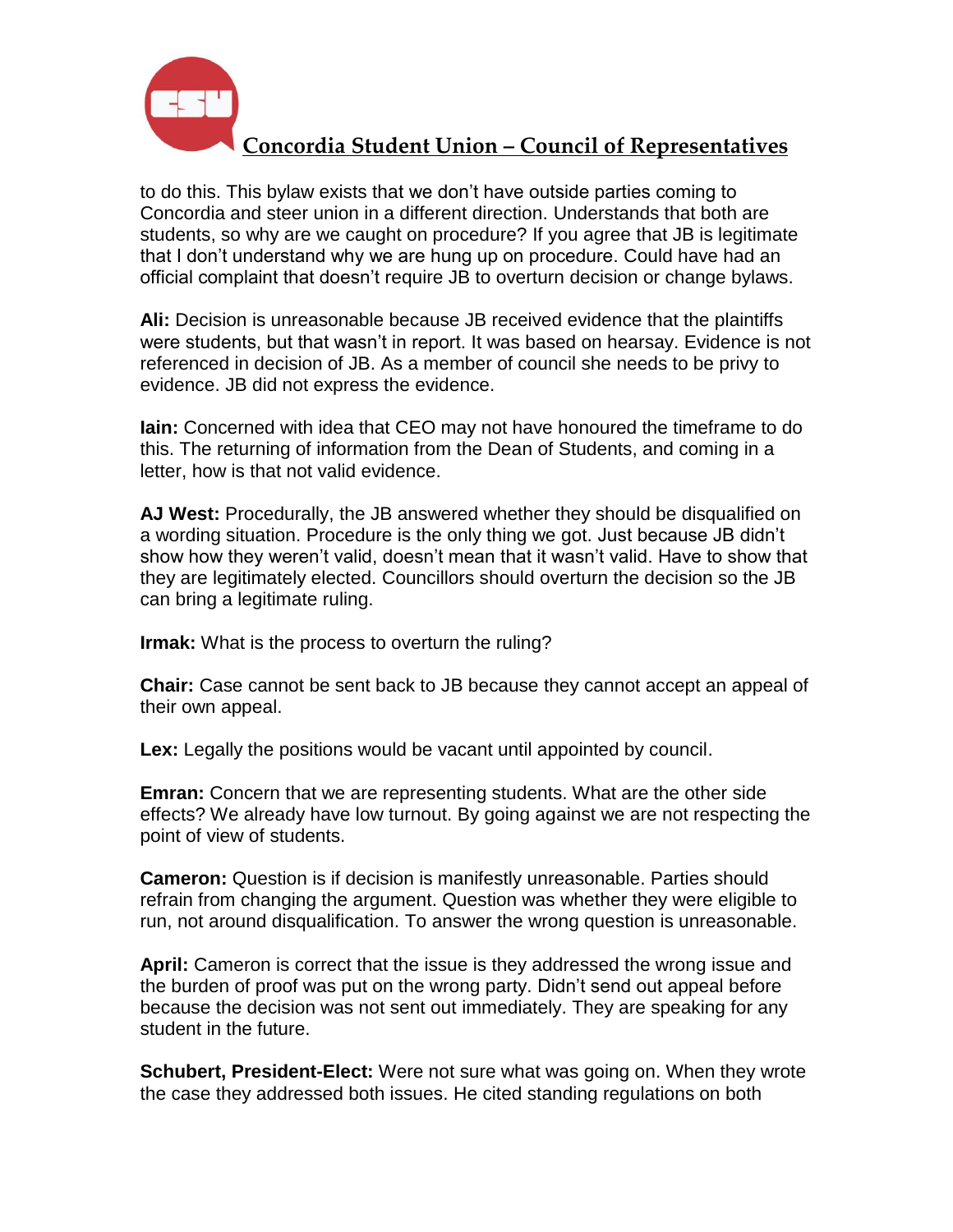

cases. Plaintiff cannot provide information that does not exist and cannot prove that he was a student on a certain date. CEO did not check in the appropriate timing.

**Rami, student at large:** Agree with Michaela that people are motivated from other things, and it is on both sides. We are talking about this because decision of Council affects other issues.

**Chad:** Motion to Challenge the Chair, expresses concern about the length of the deliberation.

**Chair:** If it takes a long time, it is not unreasonable. Looking into issues around the case is of great importance.

**Nadine:** The only proof is to attend classes. But you can attend and not be a student. There is no way to check when you are a student. Can only bring proof that he is a student.

**James, student at large:** Talking about Schubert student status. Looking in, it is ridiculous. Schubert should not have to present information, it should not be on him.

**Simon Pierre:** Dean of Students furnished information on the Monday following the nomination of period in another period specified in the bylaw. Justifications should not be equal to nomination period. Students might not be members during nomination but during Monday, hence eligible, but if they loose over the weekend they are not, even though they should. Argument of how to verify it. Could they be members?

**Nadine:** Not enough evidence, or asked for report they would have seen the relevant documentation including official letters from the Registrar Office. There is no lack of evidence to prove they are students. Since due diligence to seek it from JB, they should have sought evidence from the parties.

Standing Regs say you have to be a student during the nomination period. On March 4 was the DISC deadline, and students could have status change on Monday morning. Many students would have found a different status Monday morning.

**Melanie:** Not to decide if they were eligible, but it was JB job to decide if they are eligible. Discussing on whether JB ruled they rules on eligible or disqualified. They followed the ruling and standing regs concerning disqualification. Ruling on procedure or whether Schubert and Lucia are eligible. JB did rules on whether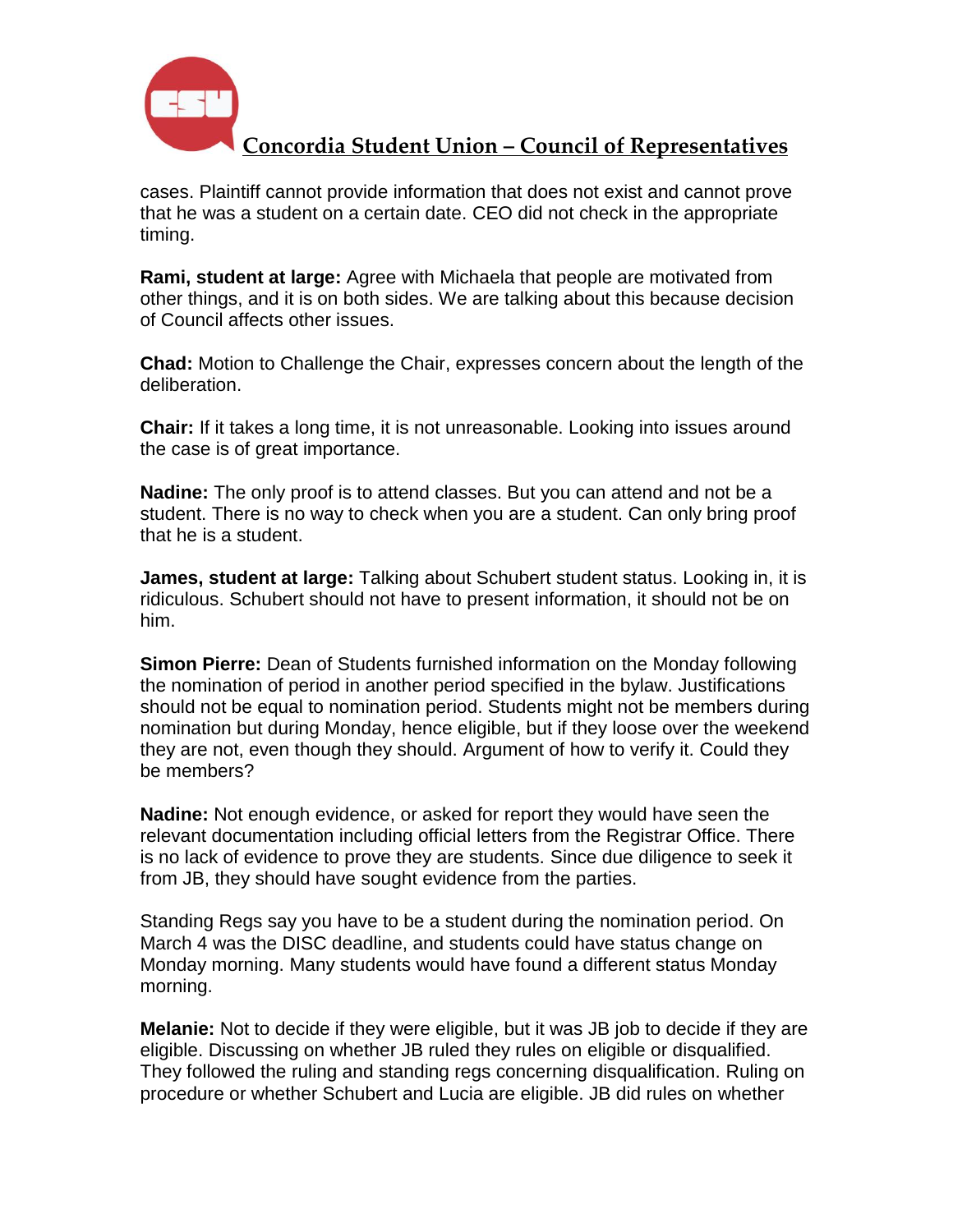

they were fairly disqualified, and there should be something in writing that says they were eligible.

**Gonzo:** Burden of proof in a legal notion, plaintiff has the burden, and Schubert and Lucia were the plaintiffs. JB took information from Dean about March  $5<sup>th</sup>$ , and CEO had to give proof. JB would have accepted any evidence during nomination period. If you have a document from Dean of Students, it is possible to not be student in Monday and Friday. Schubert has to prove a positive, not CEO proving a negative.

**Irmak:** Propose amendment to replace the BIRT

BIRT council formulate express concerns to JB regarding its adherence to procedure

BIFRT Policy committee be tasked with analysing the CSU bylaws and Standing Regulations to rectify the issue of proving the validity of student status of elections and by-elections

**Gonzo:** This is a new motion, therefore it cannot be introduced right now.

**Lex:** You cannot amend a motion that goes against the original intention of the motion

**Irmak:** Motion addresses policy and importance of procedure and topic of motion is the same.

**Chair:** request a 2 minute recess to review this in Robert's Rules. Seconded by Michaela

Recess at 7:10pm

Continue at 7:16

**Chair:** Rules that Amendments by substitution cannot be considered friendly, but can be introduced. Amending by substitution.

**Irmak:** Procedure exists for a reason. If the reasoning has been met, than you are misusing procedure that ultimately is unreasonable. Some way of making sure this does not happen in the future. Policy Committee can look at how to avoid in future.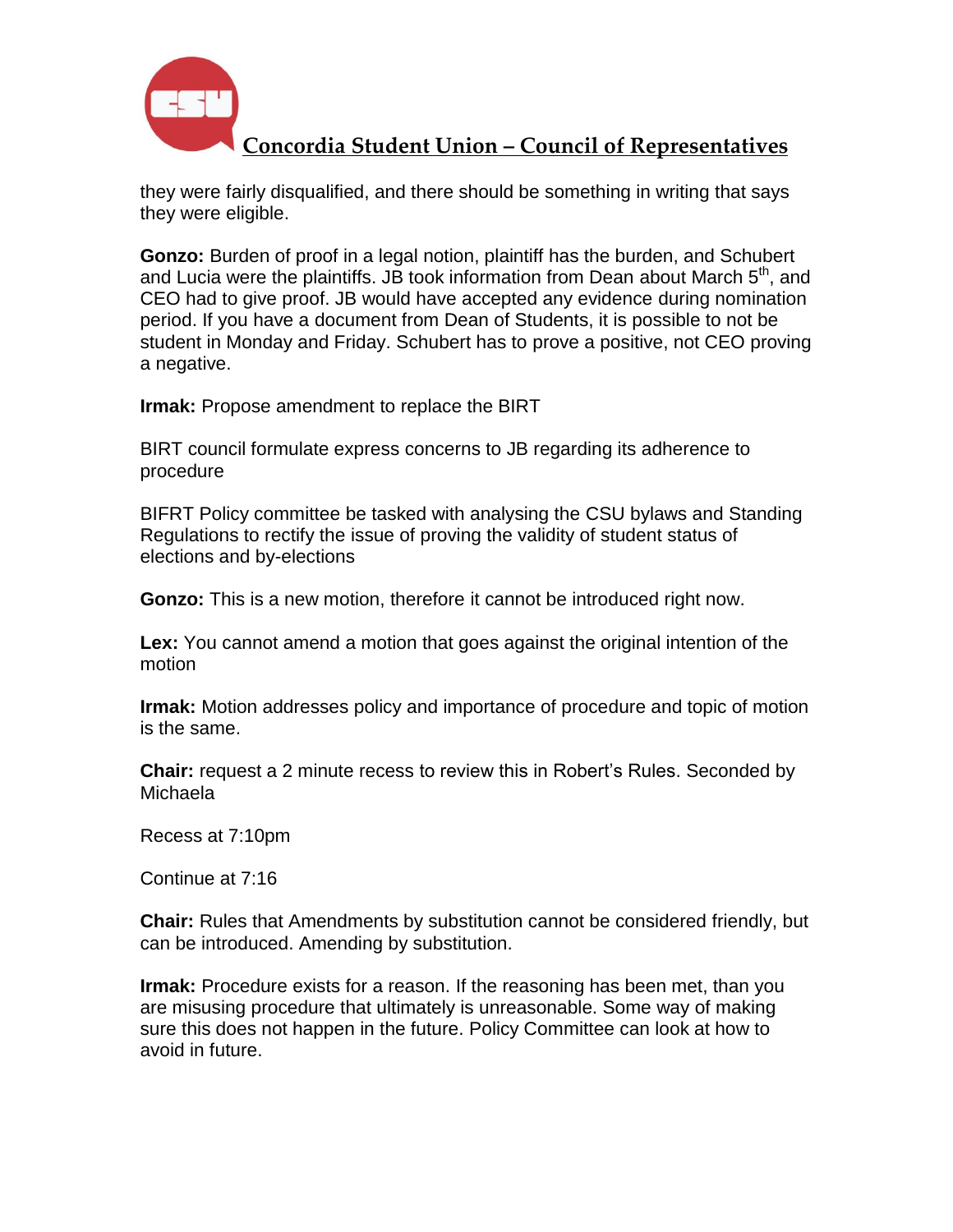

**Vote on Amendment: 5 in favour. 8 against. 3 abstensions. Amendment fails.**

**Michaela:** Reintroduce amendments without striking.

BIRT council formulate express concerns to JB regarding its adherence to procedure

BIFRT Policy committee be tasked with analysing the CSU bylaws and Standing Regulations to rectify the issue of proving the validity of student status of elections and by-elections

**April:** The amendment is considered friendly.

**Lucia:** People are making references to plaintiff to add legitimacy. They cannot appeal the decision if council overturns it, does not know if it is empowering. They were elected, and overturning this decision it would be disqualifying them. If overturn is in question, there should have been a yes/no/abstain and changing nature of the ballot.

**AJ West:** If council overturns, could plaintiffs resubmit a claim? Accepts answer of no. Can council overturn decision and appoint the new members for the positions?

**Chair:** We should focus on the Judicial Board decision and not what follows.

**Ace**, **student at large**: Questioning procedure manner, yet they are dealing with it in a political manner. Question should be an evaluation of decision by Policy Committee, not council.

**April:** Council is the highest body to decide on this issue. Policy would not be taking a stance and could not make it an issue.

**Renee:** CEO issue of down to the wire. This could come up next year, in the middle of a term. Did not want to bring it up next year because it would be a bigger problem.

**Gonzo:** Notion of manifestly unreasonable. Manifestly means it did not follow natural rules of logic. Reasonable if a CEO is not a student March 5, it would be better to assume that someone was not a member than say there is no proof. Wants someone to ask Lex to check member list.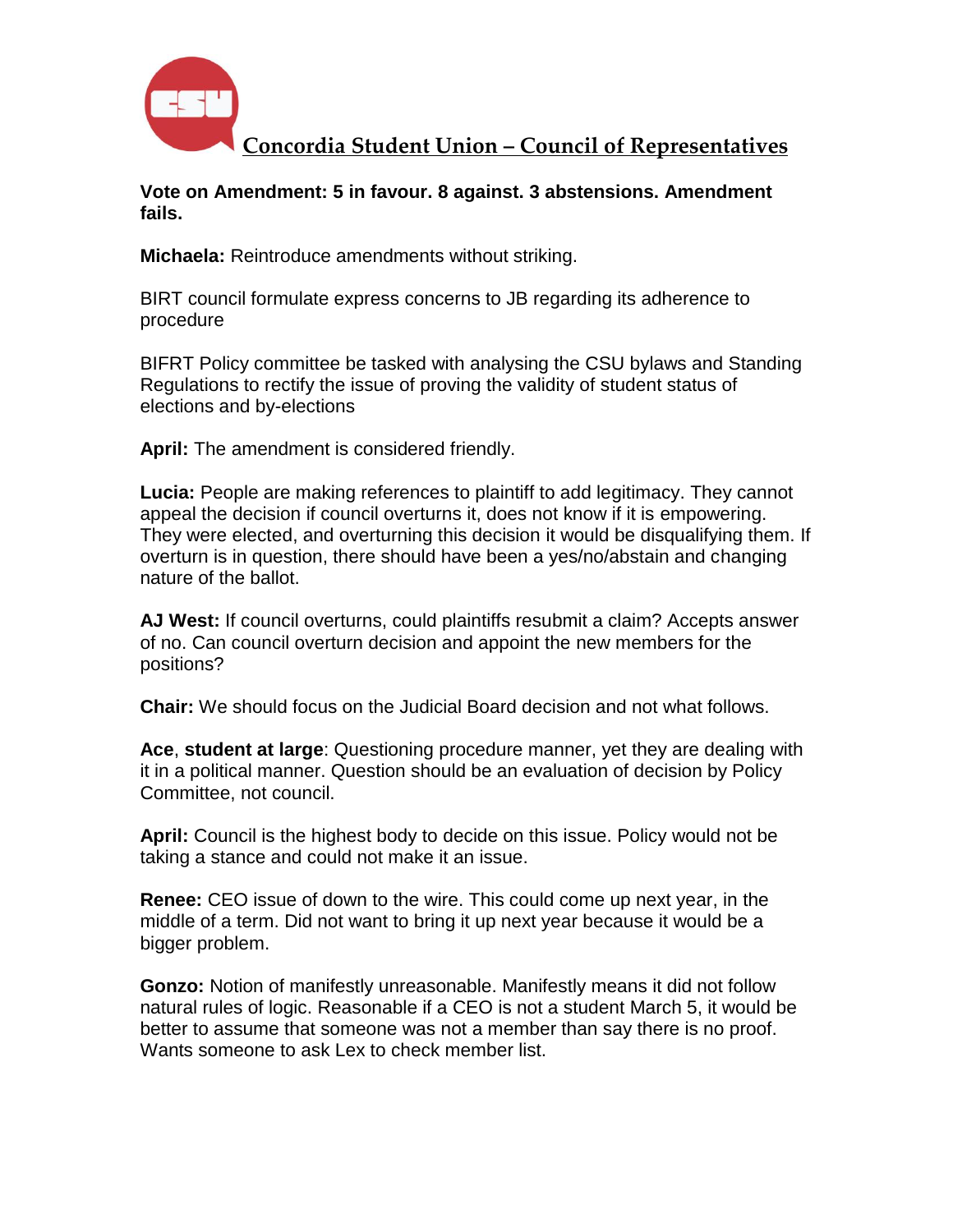

There are two outcomes. One: they were students, and back to square one. Two, that they were not students and we need to deal with it.

Plaintiffs would deal with issue that one month earlier, and they will need to deal with issue that they were not, then students, and not.

**Lex:** Yes she has access, council can consult list. Out of respect we should go into closed session.

**Simon Pierre:** Was Lex or the motion an interested party in JB.

**April**: Interested parties include students at large.

**Simon Pierre:** Are we allowed to consider new evidence.

**Lex:** Question on the table is whether decision on JB. For council to make decision they have to ask about steps and process. Gonzo sais that logic of member list is not about accessing list, its about asking about how JB came to that decision.

**Nadine:** Member list is at the beginning of Feb is not the member list at the beginning of nomination period. Asking about if they are eligible, and if JB is reasonable. It is easy to lose status, it does not take two or three days. When they got information it was at 4pm from the Dean of Students. No proof that exists within timeline, and if CEO checked within the timeline. You can ask students to pick up form and could have been done in advance. JB did what they could with what they had.

**Gonzo:** Point of procedure that she was allowed to speak as if on speakers list on a point of order.

**Chair:** The speakers list will be respected.

**Gonzo:** What if we asked to check membership list. You now have a situation where they were not students at the beginning, not at the end, and JB saying that they were, and that is manifestly unreasonable.

**Irmak:** JB would have known when new membership was provided to them?

**Lex:** JB knows Standing Regs and bylaws, and knows that they have list and didn't inquire about it.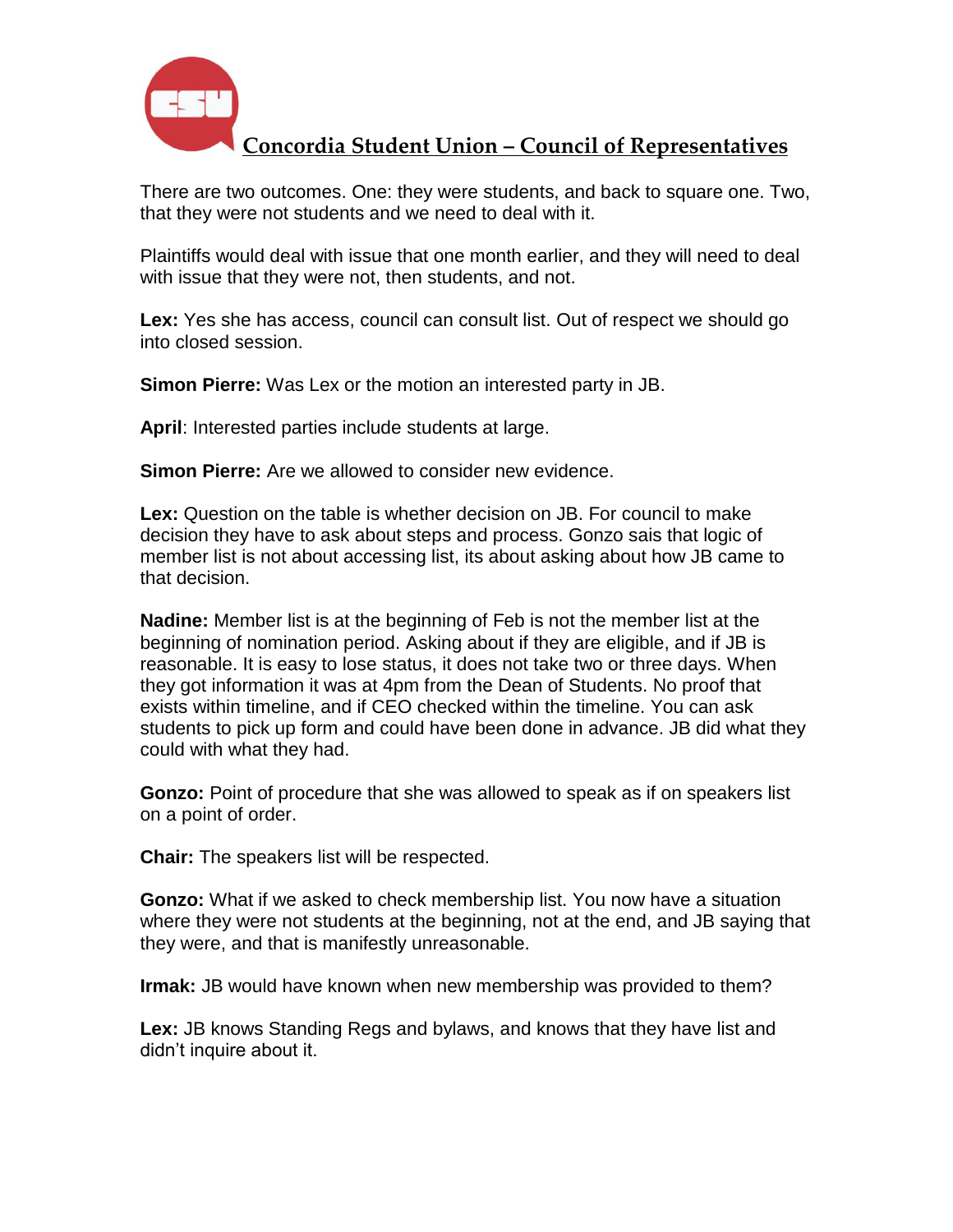

**Chad:** Result is they are giving incoming exec a hard time. After reading JB decision, the only thing it does state is that furthermore that they were not students. CEO granted 48 hours to rectify situation. They did not provide any evidence that they were students.

Only thing that mentions anything about their student status is saying they are not students.

**Omar:** What are the implications if the motion passes. I strongly feel that this is being done in a corrupt manner.

**Nadine:** What Chad said was false. It does say they are students

**Cameron:** Saying it is corruption is inappropriate.

**Simon Pierre:** Call to question for Original Motion Seconded by Museb.

6 in favour, 8 against, one abstention. Motion Fails

**Michaela:** Evaluating reasonableness of decision. Not definitive that evidence is not consulted, that is critical mass that perhaps the decision of the JB was unreasonable.

Respect for student choice is students have to have a fair choice. When the Jb does not make a reasonable decision, then you are not respecting the student's ability to choose. Critical that there was relevant information that they did not consult and that is critical of evaluating reasonableness.

**Morgan:** Question about what happens if vote goes through, if an executive is not in office, the council would appoint someone to this position. A VP would have the opportunity to take the position, but then open up later.

**Rami:** Do we have Quorum for council?

**Morgan:** says there must be two from each faculty. That is still the case if the seat is full or not. If no one decided to run for FA, it wouldn't mean that council would stop running. It exists in the case

**Lucia:** Deadline is not just DISC. For International students, it's the last day to submit new info for student status. It was a notice of disqualification and that was why it was a disqualification. Membership list should have been presented by CEO. Takes offense that Gonzo assumes Schubert and Lucia were guilty.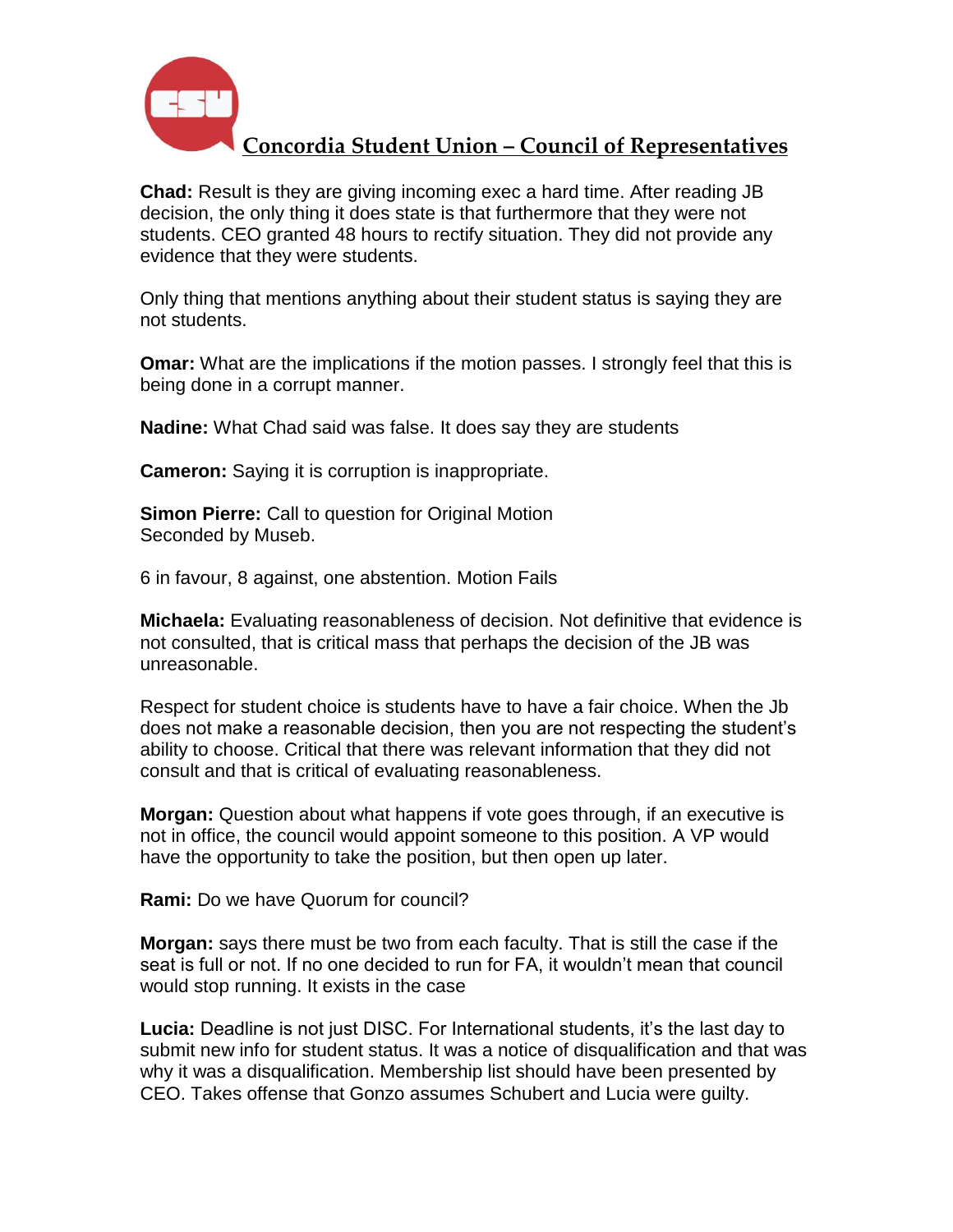

**Cameron:** Notice of disqualification that it is a question of eligibility. If JB cannot rule on question of eligibility, then they choose a different bearing. Was it unreasonable, or not? They did not consult the evidence and establish an arbitrary measure, this is clearly unreasonable. When you are a plaintiff in a case, the burden is on them. When you appeal that, you are now plaintiff.

**Simon Pierre:** Can proof be made that CEO did not follow procedure?

**Cameron:** When there is the decision made, the CEO has the power to make it in accordance with bylaws. Candidates appealed, therefore they are plaintiffs. They have to prove this is incorrect. Defendant is the CEO who doesn't have to prove innocence.

**April:** Motion to go into closed session to review the list. Seconded by Ali.

**Lex:** Clarify that the member list of CSU is a legal document. It exists for purpose of email and making sure people have right to list. Councillors are Board of Directors, therefore they have access. This is confidential.

**Nadine:** How do you receive the information?

**Lex:** Open it from the original email.

**Ace, student at large:** Notion of status of students, they have been told that they are not students. JB made a decision about status. February list shouldn't go for March.

**Simon Pierre:** List checking is irrelevant.

**Kyle:** Great to see student body here, but please do not add loud, off hand comments.

**Emran:** Not fair to discuss in closed session and it is private information, they need to give permission.

**Lucia:** information has been distributed. Do not feel comfortable of people having access to information. Irrelevant. Shouldn't Shubert and Lucia bring it new evidence.

**Chair:** You can discuss to close the room.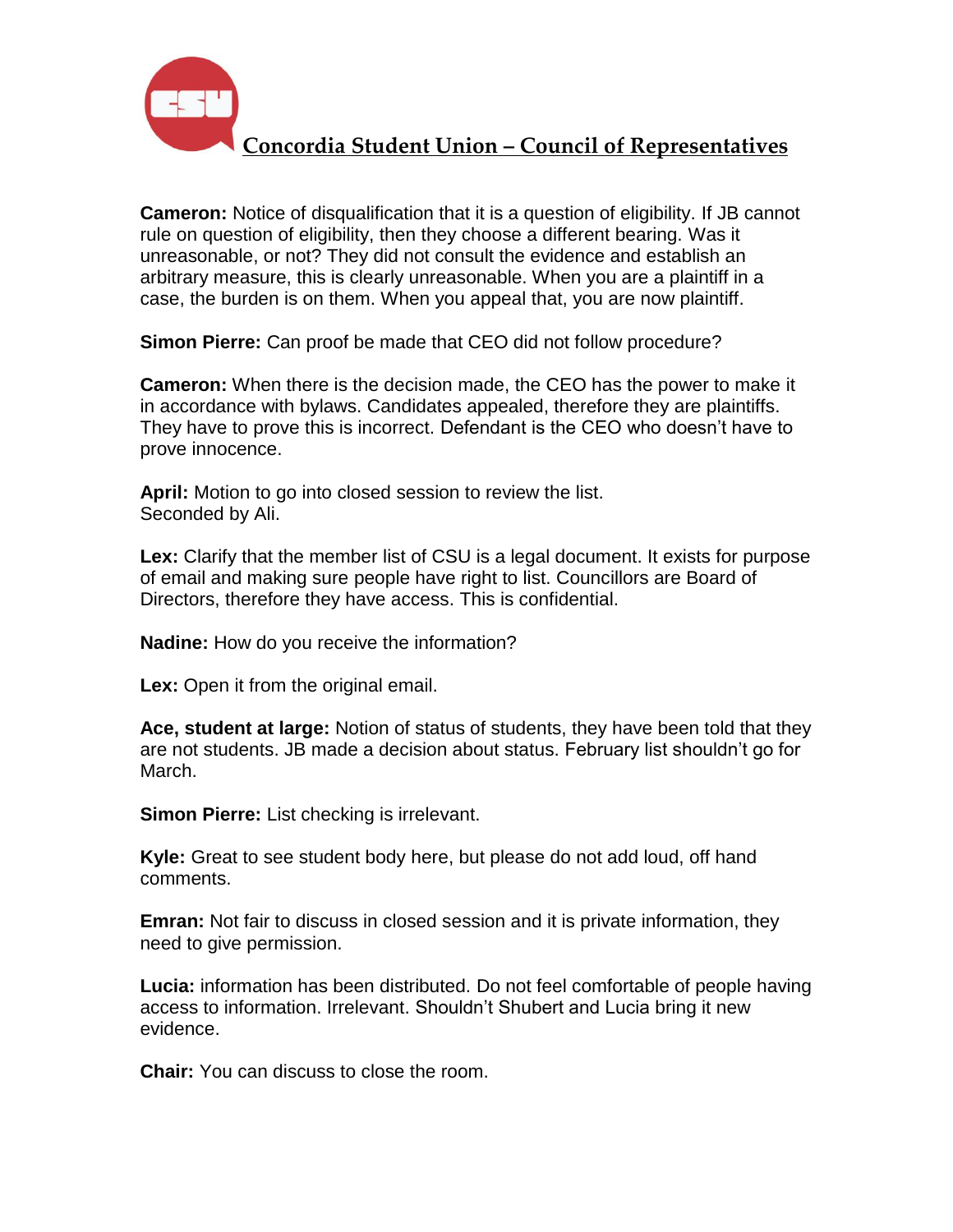

**Ace:** Doesn't Chair have to answer any point of information?

**Chair:** It depends on the nature of the question and whether it is valid.

**Chad:** For the sake of new evidence, if the Dean confirmed the same student list, not sure how it is new evidence.

**Ali:** Maintain decorum. On member list, there is personal information of everyone. This is not new evidence, it is available to JB during decision.

**Cameron:** Call to question.

Vote: 10-2 in favour. It passes

#### **Motion for closed session**

4 in Favour, 6 Against, 4 Abstentions (Melanie, Lina, Cameron, Michaela)

#### **Discussion Back to Main Motion.**

**Rami:** We don't know for sure that JB knew about this.

**Michaela:** Rami said if JB knew about this list. If they weren't they weren't performing due diligence, it leads to situation where they made decision that is manifestly unreasonable. Among responsibilities to know this and creates decision that this is manifestly unreasonable.

**Ali:** Issue is 10.2 Chair should bring list to council meeting for anyone to consult.

**Lex:** JB should have read the accreditation act and it has a list of member.

**Nadine:** Pertinant to decision of which date is valid of. Skipped first part. Nadine reads 10.2. CEO would put this together.

**Lex:** Article 31 of Accreditation act. Institution shall provide the information. Lex reads out the article.

**Lucia:** How is bylaw being readdressed for JB and how is it relevant to the case.

**Irmak:** Because this is information that exists, they should know. It is important to know whether member list would be provided to CSU consides with nomination period and if it is public knowledge.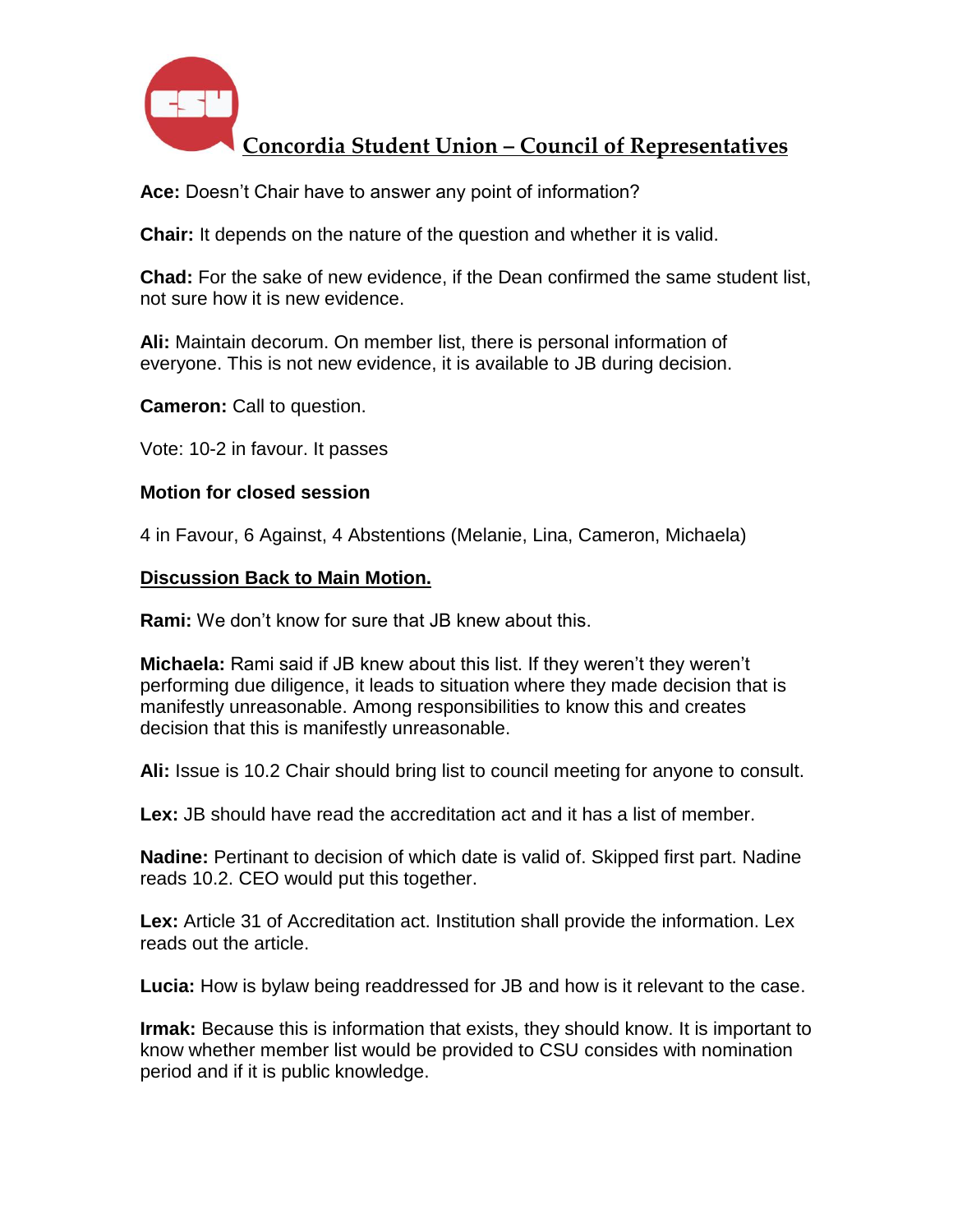

**Lex:** No it is not.

**Morgan:** Not relevant if CSU council can see it. Relevant if JB should have asked for it. Whether Lucia is or is not does not matter.

**Nadine:** Safe to assume that they received from Dean of Students, not reasonable to assume they needed to check the list.

**Lex:** Concerned that logical fallacy was represented in different way. Based on facts, JB knows a list exists. They could not know where list is from, but they did not know that it was not from the period of relevant.

**Simon Pierre:** Question is JB went through behaviours, and whether they were reasonable. The list itself could theoretically could prove to the correct period and there is no indication. Probability is really low. Discretion for JB to make call.

**Tomer:** Council was called if the ruling was reasonable. Anything beyond is unreasonable. If there is list of new evidence, you need to appeal. JB did not take into consideration of other members. Just because they did not seek it out does not make it unreasonable. CSU members list is from Office of Registrar, and makes more sense to Registrar.

**April:** Discussion how referring back to the list is relevant. Two things to consider. Relevant that you can't obtain a date. Is it reasonable in relation to March 5 is closest to getting information. In bylaws we would have this list. Wouldn't it make it public information that we would have the list?

**Simon-Pierre:** What if we look at the list and other are not on the list?

**Chair:** Not relevant.

**April:** Not saying that they should go to list, they should look closest accurate.

**Ace:** What was not applied is JB is not the investigator; they need to decide on evidence in front of them.

**Emran:** Call the question **Vote: 10 in Favour, 5 Against, Motion passes**.

#### **Vote on Whether to Overturn the Judicial Board Decision**

**8 in Favour, 7 Against – While the motion receives a majority it does not meet the 80% requirement to overturn the decision – Motion Fails**